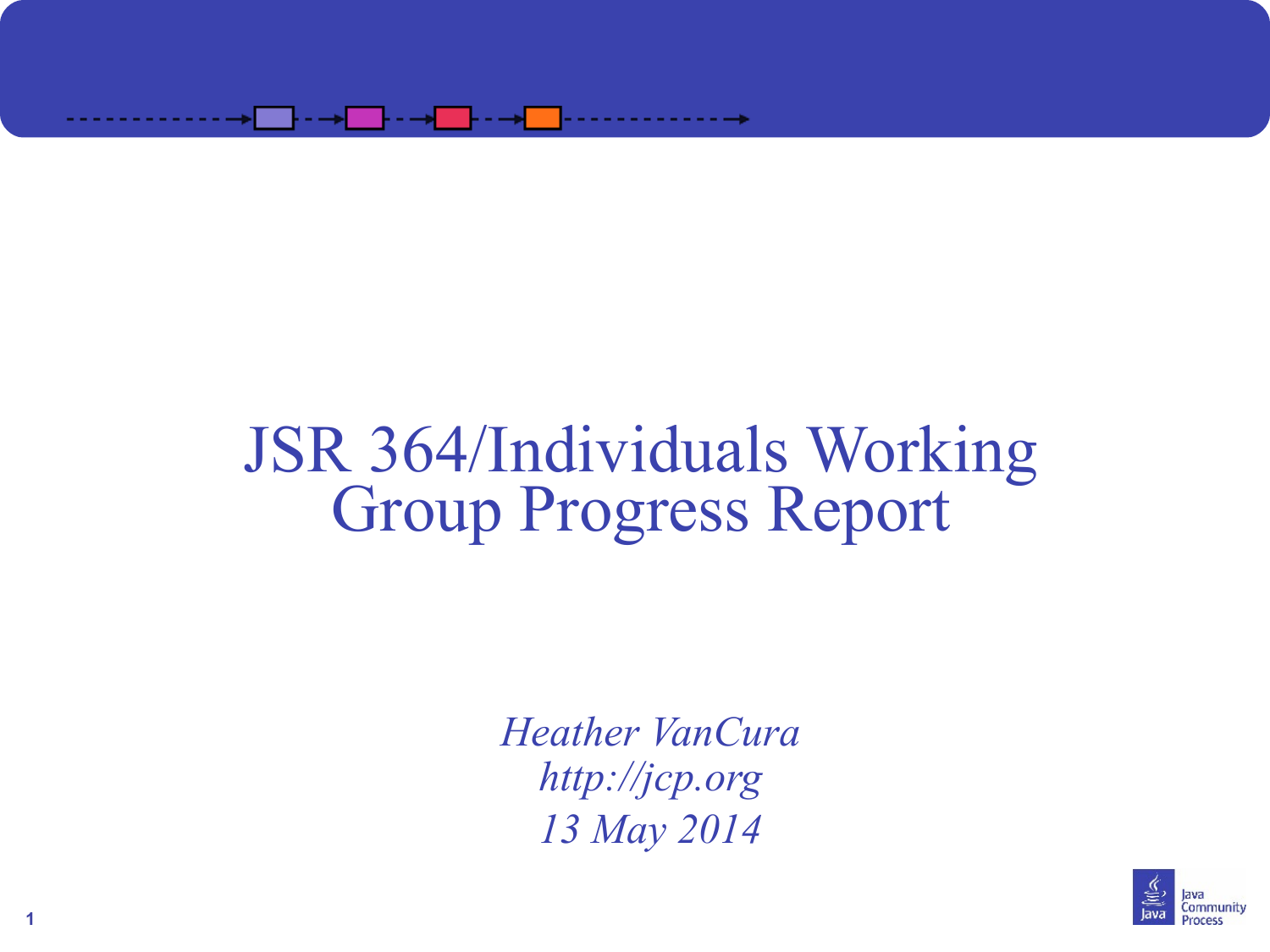# **Working Group**

- Working Group Meetings
	- Tuesdays at 8:30 Pacific Time
	- Participants: Fujitsu, Goldman Sachs, IBM, Oracle, Werner Keil, SouJava, Mohamed Tamen, Patrick Curran, Heather VanCura
		- Teleconference and WebEx meetings
		- Java.net project home:
		- https://java.net/projects/jcpnext4/pages/Home
		- 3 Meetings since the last EC Meeting in April

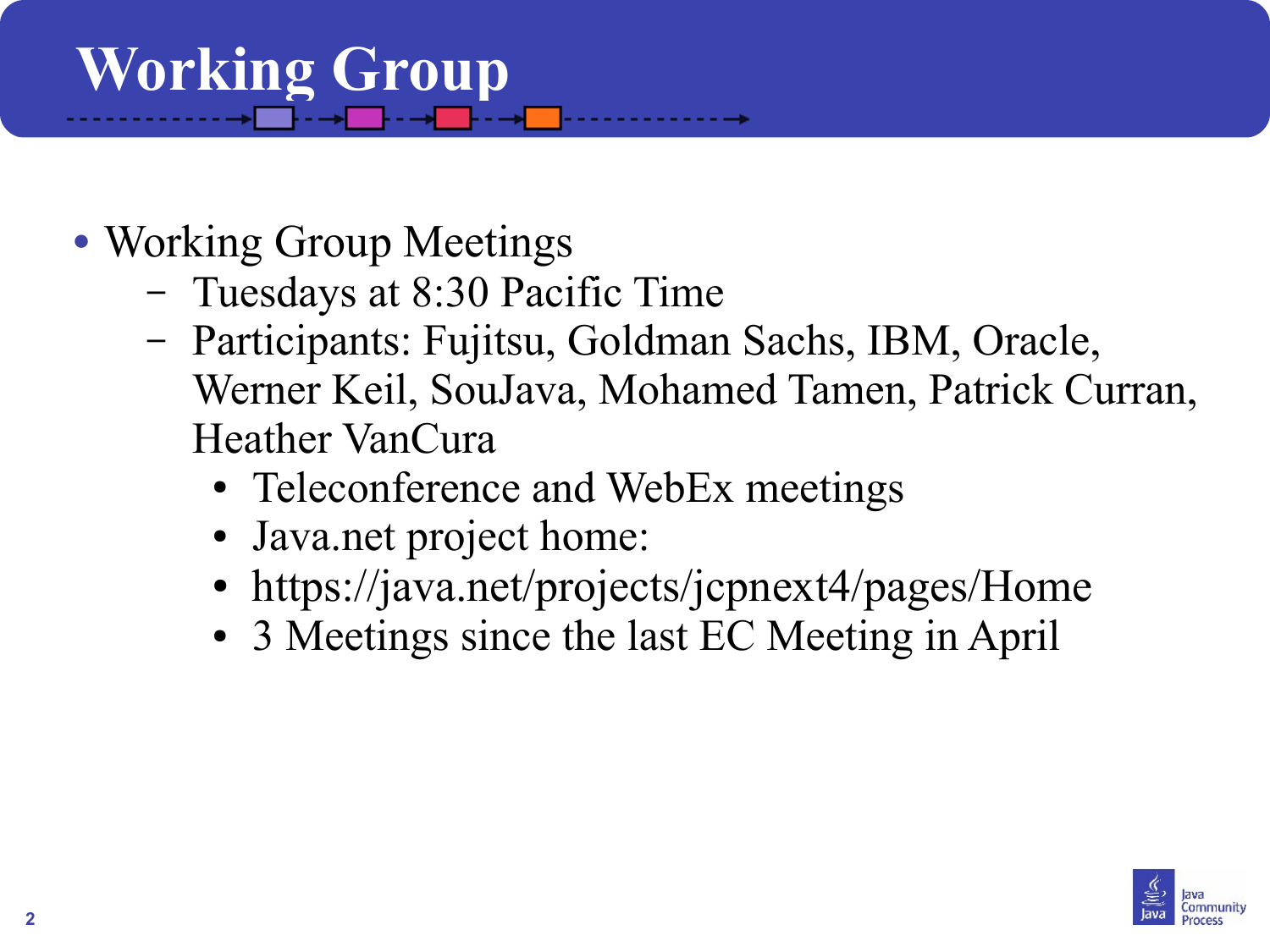### **April 22 Meeting**

- We reviewed the Open Items in the March Proposal presented at the JCP EC Teleconference Meeting.
- The Open Items will primarily be addressed in Issues 4 (EC Elections) and 23 (Individuals).

<https://jcp.org/aboutJava/communityprocess/ec-public/materials/2014-03-11/Individuals-WG-March-2014.pdf>

- We also reviewed and assigned action items for Issues 1 (Procedures), 2 (Definitions), & 34 (EC Standing Rules).
- Next Steps:
	- Comment on Issues 1, 2, 4, 23, 34.
	- Review at next meeting.

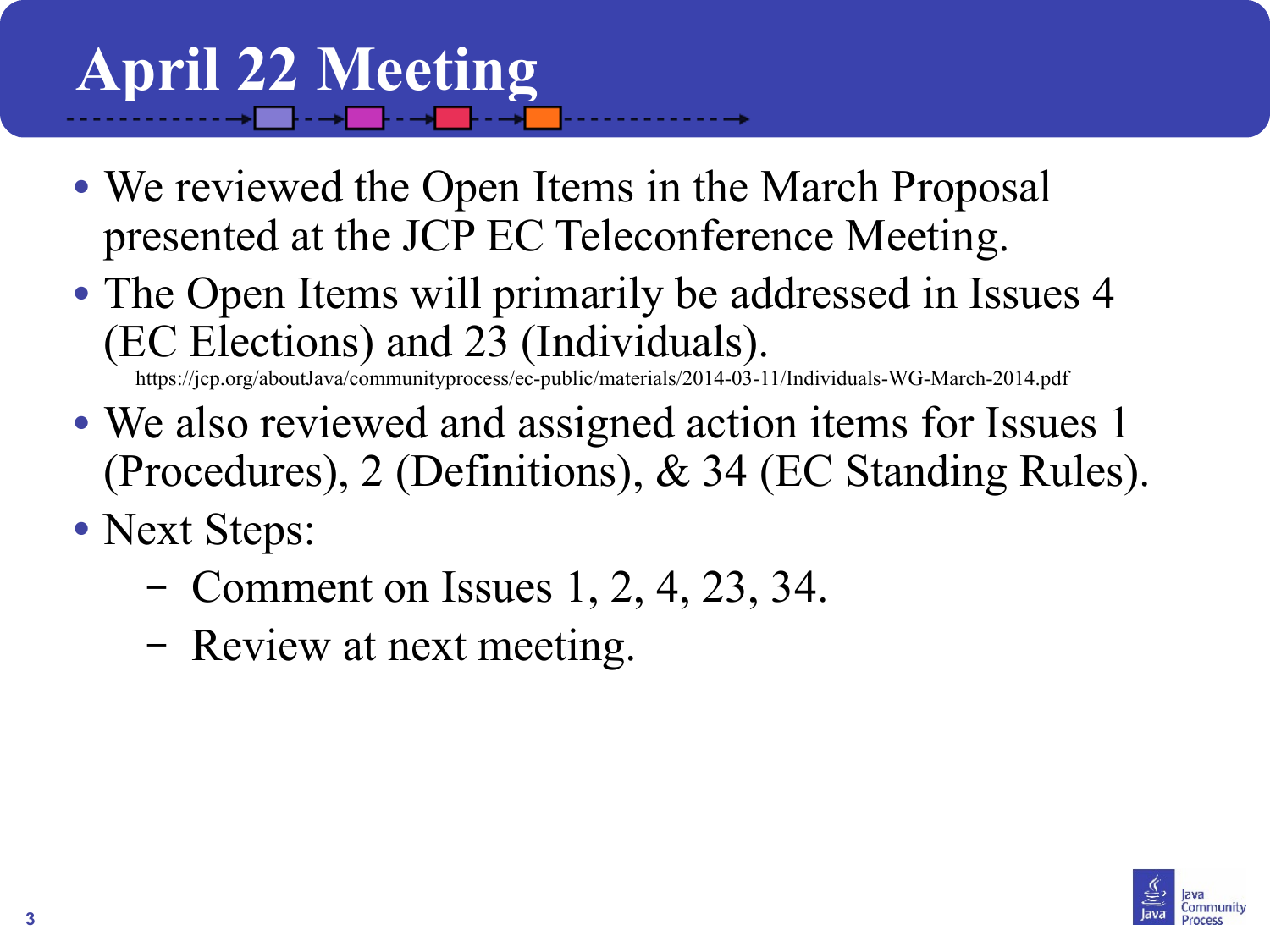# **April 29 Meeting**

- We reviewed and agreed on the comments/proposals on Issues 1 & 23.
	- Issue 1, Membership:

<https://java.net/downloads/jcpnext4/Meeting%20Materials/MembershipLevels.html>

– Issue 23, Individuals:

https://java.net/downloads/jcpnext4/Meeting%20Materials/ExhibitB.html

- Next Steps:
	- We agreed to review all of the Issues filed in the Issue Tracker at our next meeting and plan for the F2F Meeting in May.
	- Issue Tracker:

https://java.net/jira/browse/JCPNEXT4

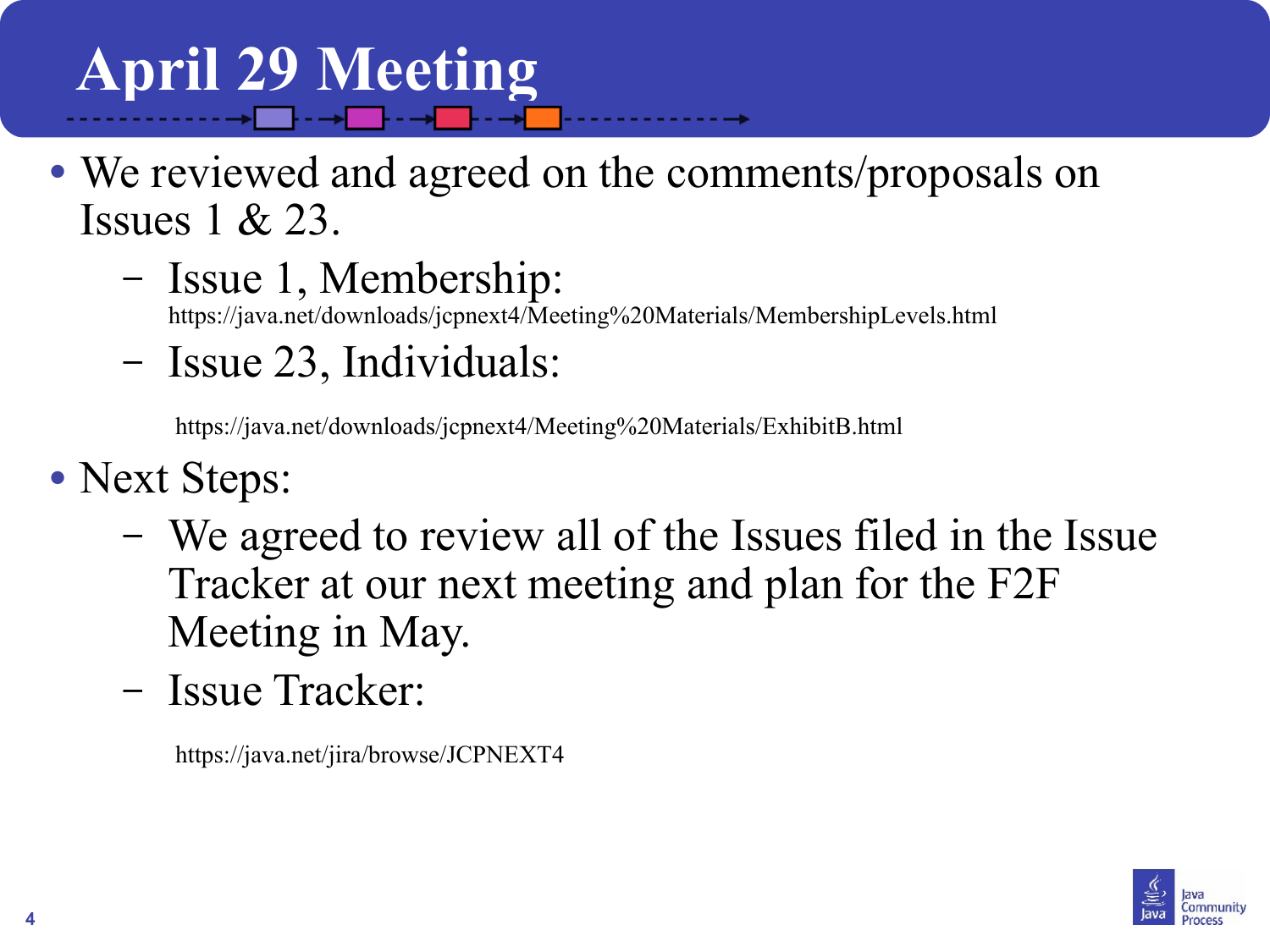## **May 6 Meeting**

- We reviewed the issues entered in JSR 364 Issue Tracker and reviewed topics for the EC F2F Meeting.
	- We agreed to present proposals from Issue 2 & 23 at the EC meeting.
	- We agreed to discuss with the EC the following Issues: 4 (EC Elections), 18 (eliminate formal EDR phase), 28 (Maintenance Ballots), 29 (JSR deadlines), 30 (guidelines for revised milestone drafts), 33 (no TCK for process change JSRs), 35 (Incubator stage).
	- We agreed to comment on the remaining issues in the Issue Tracker.